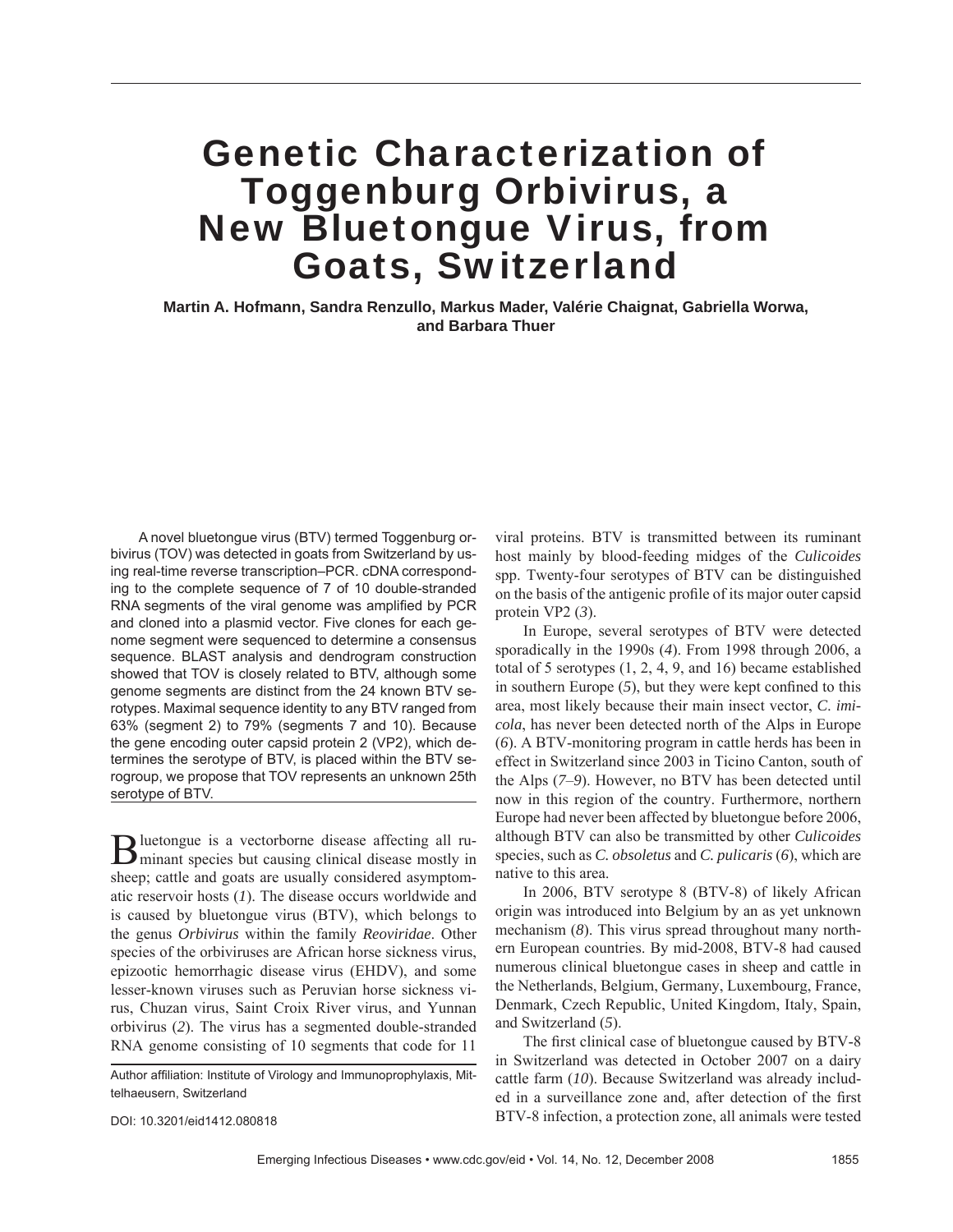# RESEARCH

serologically and virologically before trade. Four additional cases of BTV-8 infection were detected from October through November 2007 (*10*,*11*).

Early in 2008, several BTV-positive, clinically healthy animals were detected in a goat flock in northeastern Switzerland (V. Chaignat et al., unpub. data) by BTV-specific antibody ELISAs and viral RNA detection, by using a BTV-specific real-time reverse transcription–PCR (rRT-PCR) (*10*,*12*). However, levels of antibody and viral RNA were unexpectedly low. Furthermore, presence of BTV RNA could not be confirmed by use of other BTV-specific  $rRT-PCR$  protocols  $(13,14)$ , and amplification curves obtained in the screening rRT-PCR suggested that the target sequence on RNA segment 10 of this virus might be different from all known BTV strains (data not shown). For this reason, we determined the nucleotide sequence of the rRT-PCR amplification product.

Experimental infection of goats and sheep by subcutaneous and intravenous injection of blood from virus-positive animals from the herd in which the infection was first discovered demonstrated that the virus is transmissible to and replicates in goats, albeit without causing bluetonguespecific clinical symptoms. In contrast, the virus could only be sporadically detected in inoculated sheep (V. Chaignat et al., unpub. data). On the basis of the sequence of the rRT-PCR product, this newly detected virus, termed Toggenburg orbivirus (TOV), could represent an unknown orbivirus of low pathogenicity, or a new serotype of BTV. Thus, we performed a detailed genetic characterization of the TOV genome.

The complete coding sequence for the 7 RNA segments (2, 5, 6, 7, 8, 9, and 10) was determined. Segment 2 was chosen because it encodes the viral structural protein VP2 that contains the serotype-specific determinants, whereas the genome segments 5 through 10 are short enough to enable sequencing of the cloned cDNA without the need for internal sequencing primers. We present evidence that TOV is genetically related to BTV but cannot be assigned to any of the 24 known serotypes; instead, it likely represents a 25th BTV serotype.

## **Materials and Methods**

## **Source of Viral RNA and Extraction of RNA**

BTV-like orbivirus RNA and antibodies were detected in several adult and newborn goats in a herd in the northeastern part of Switzerland (St. Gallen Canton) (V. Chaignat et al., unpub. data). We used erythrocytes from blood collected into tubes containing EDTA from 1 adult and 1 newborn goat, which had cycle threshold  $(C_T)$  values of 22 and 32, respectively, in the rRT-PCR (*10*). Total RNA was extracted from 250 μL of erythrocyte suspension by using Trizol (Invitrogen, Basel, Switzerland) according to

the manufacturer's instructions. Precipitated purified RNA was dissolved in 20 μL of RNase-free water.

# **RT-PCR for Full-Length cDNA Amplification, Cloning, and Sequencing**

Primers corresponding to inter-BTV serotype-conserved 5' and 3' terminal sequences were designed for each of the viral RNA segments to be analyzed (Table 1). Before RT-PCR, 8 μL of extracted viral RNA was mixed with 50 pM of 2 RNA segment-specific forward and reverse primers and heat-denatured for 5 min at 95°C. Reverse transcription of both RNA strands into double-stranded cDNA was performed by using SuperScript III reverse transcriptase (Invitrogen) in a final volume of  $25 \mu L$ . A total of  $8 \mu L$  of cDNA was then added to a PCR mixture containing Platinum Taq High Fidelity Polymerase (Invitrogen) and amplified by 40 cycles at 95 $\degree$ C for 30 s, 50 $\degree$ C for 1 min, and 72°C for 1 min (for segments 5–10) or 72°C for 8 min (for segment 2).

PCR-amplified cDNA of the expected length was purified by agarose gel electrophoresis and ligated into plasmid vector pCR4-TOPO (Invitrogen). Clones of transformed *Escherichia coli* harboring the TOV insert-containing vector were identified by PCR preps using insert-spanning M13 primers. Miniprep DNA of >5 cDNA clones from each viral genome segment was sequenced by cycle sequencing using IRD800 and IRD700 infrared dye-labeled M13 (Eurofins MWG Operon, Ebersberg, Germany) and TOV segment 2–specific internal primers. Sequencing reactions were subjected to electrophoresis in a 4300L DNA sequencer (LI-COR, Lincoln, NE, USA) and analyzed by using e-Seq V3.0 and AlignIR V2.0 software (LI-COR). The coding region of each TOV genome segment analyzed in this study was compared with published orbivirus sequences by using online BLAST analysis (http://blast.ncbi.nlm.nih.gov/blast. cgi). For phylogenetic analysis, TOV-specific sequences were aligned to a selection of available corresponding sequences from GenBank that represented all orbivirus species by using MEGA version 4.0 software (*15*) with default parameters. The open reading frame (ORF) sequences of the 7 analyzed genome segments of TOV were submitted to GenBank under accession nos. EU839840 (S2), EU839841 (S5), EU839842 (S6), EU839843 (S7), EU839844 (S8), EU839845 (S9), and EU839846 (S10).

## **Results**

TOV was initially detected by using an RNA segment 10–specific rRT-PCR (*10*). Nucleotide sequencing of this rRT-PCR product indicated that TOV is an orbivirus closely related to, but not identical with, any known BTV serotype. The analyzed sequence showed a 1-base mismatch in the probe region of the rRT-PCR target sequence (Figure 1, panel A), which could explain the unusual amplification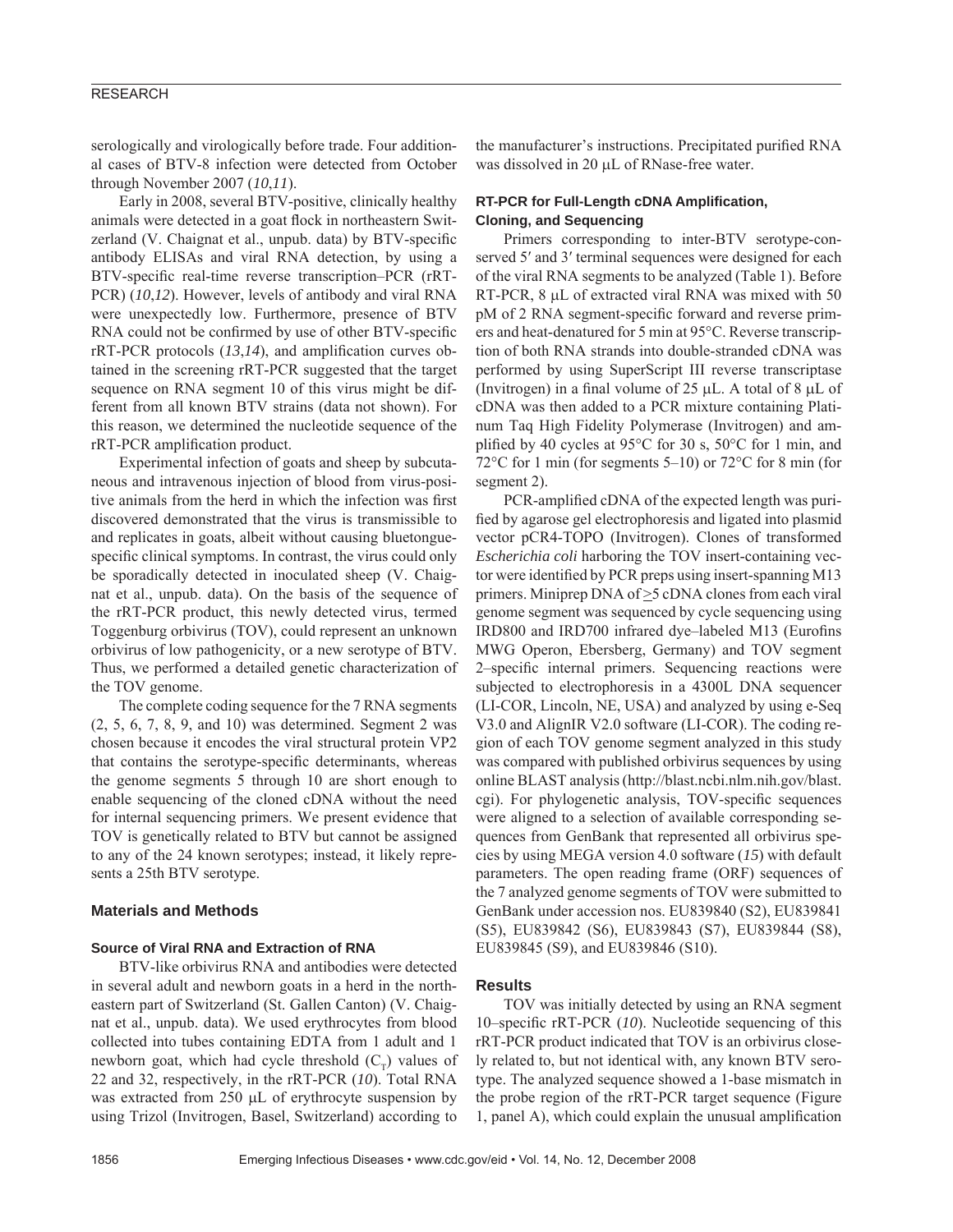### Genetic Characterization of Toggenburg Orbivirus

|                         | Name*               | Sequence $(5' \rightarrow 3')$ |  |  |  |
|-------------------------|---------------------|--------------------------------|--|--|--|
| RNA segment             | Forward primer      |                                |  |  |  |
| 2                       | BTV4&10 S2 -21 F    | <b>GGGTTAAAAGAGTGTTCYAC</b>    |  |  |  |
| 5                       | BTV S5 F            | GTTAAAAAAGTTCTCTAGTTGGCA       |  |  |  |
| 6                       | BTV4&10&11 S6 -30 F | <b>GTTAAAAAGTRTTCTCCTACTC</b>  |  |  |  |
|                         | BTV S7 -17 F        | <b>GTTAAAAATCTATAGAGATGGAC</b> |  |  |  |
| 8                       | BTV S8 -19 F        | <b>GTTAAAAAAWCCTTGAGTCATG</b>  |  |  |  |
| 9                       | BTV S9 -15 F        | <b>GTTAAAAAAATCGCATATGTCAG</b> |  |  |  |
| 10                      | BTV S10 F           | <b>GTTAAAAAGTGTCGCTGCCAT</b>   |  |  |  |
|                         | Reverse primer      |                                |  |  |  |
| 2                       | BTV4&20 S2 R        | <b>GTAAGTGTAAGAAGGCCACAG</b>   |  |  |  |
| 5                       | BTV S5 R            | GTAAGTTGAAAAGTTCTAGTAGAG       |  |  |  |
| 6                       | BTV4&10 S6 1618 R   | <b>GTAAGTGTAATCTTCTCCCTC</b>   |  |  |  |
|                         | BTV S7 1142 R       | <b>GTAAGTGTAATCTAAGAGACGT</b>  |  |  |  |
| 8                       | BTV S8 1106 R       | GTAAGTGTAAAATCCCCCCC           |  |  |  |
| 9                       | BTV S9 1038 R       | <b>GTAAGTRTGAAATCGCCCTAC</b>   |  |  |  |
| 10                      | BTV S10 R           | ACCTYGGGGCGCCACTC              |  |  |  |
| *BTV, bluetongue virus. |                     |                                |  |  |  |

Table 1. Terminal primers used to amplify complete Toggenburg orbivirus RNA segments

curves (low delta Rn value, the magnitude of the signal generated by the given set of PCR conditions). Various additional rRT-PCR protocols all yielded negative results (data not shown). When the primer and probe sequences of these published rRT-PCR protocols for segment 1 (*13*,*14*) or segment 5 (*14*), respectively, were aligned to the corresponding TOV sequences determined in this study, numerous mismatches were found (Figure 1). These mismatches were the likely reason for the failure of these assays to detect TOV. Because sequence amplified by the rRT-PCR (Figure 1, panel A) was most closely related to several BTV-4 and BTV-10 serotypes, RNA segment–specific primers binding to the conserved 3′ and 5′ untranslated regions were designed on the basis of these serotypes whenever no consensus sequence matching with all published sequences (representing all 24 serotypes) could be found, i.e., for segments 2 and 6.

Although the amount of viral RNA in blood from infected but clinically healthy goats was low  $(C<sub>r</sub>$  values >30 in the rRT-PCR) we could amplify the full-length cDNA sequence for all 7 RNA segments analyzed, including the 2.9-kb fragment of segment 2. PCR products all showed the expected length as predicted from the corresponding BTV genome segment. After cloning into the pCR4-TOPO vector, both DNA strands of 5 clones were sequenced for each genome segment. A consensus sequence could be unambiguously determined because the number of point mutations in the clones was low, and never more than 1 of the 5 clones showed a difference from the consensus sequence (data not shown).

BLAST analysis of the 7 TOV genome segments showed in all cases the highest sequence similarity to BTV, although the search algorithm had to be changed from megablast (highly similar sequences) to blastn (somewhat

> Figure 1. Nucleotide sequence alignment of target regions of published bluetongue virus (BTV) real-time reverse transcription–PCR primers and probes (in **boldface**), which were used for detection of Toggenburg orbivirus (TOV). A) Segment 10 (*10*); B) segment 1, eastern serotype specific (13); C) segment 1, western serotype specific (13); D) segment 1 (14); E), segment 5 (*14*). Shaded areas indicate primer and probe sequences (in sense orientation), colons indicate sequence identity, arrows indicate orientations of probes and primers, and asterisks indicate mismatches between primers/ probes and TOV genome sequence.

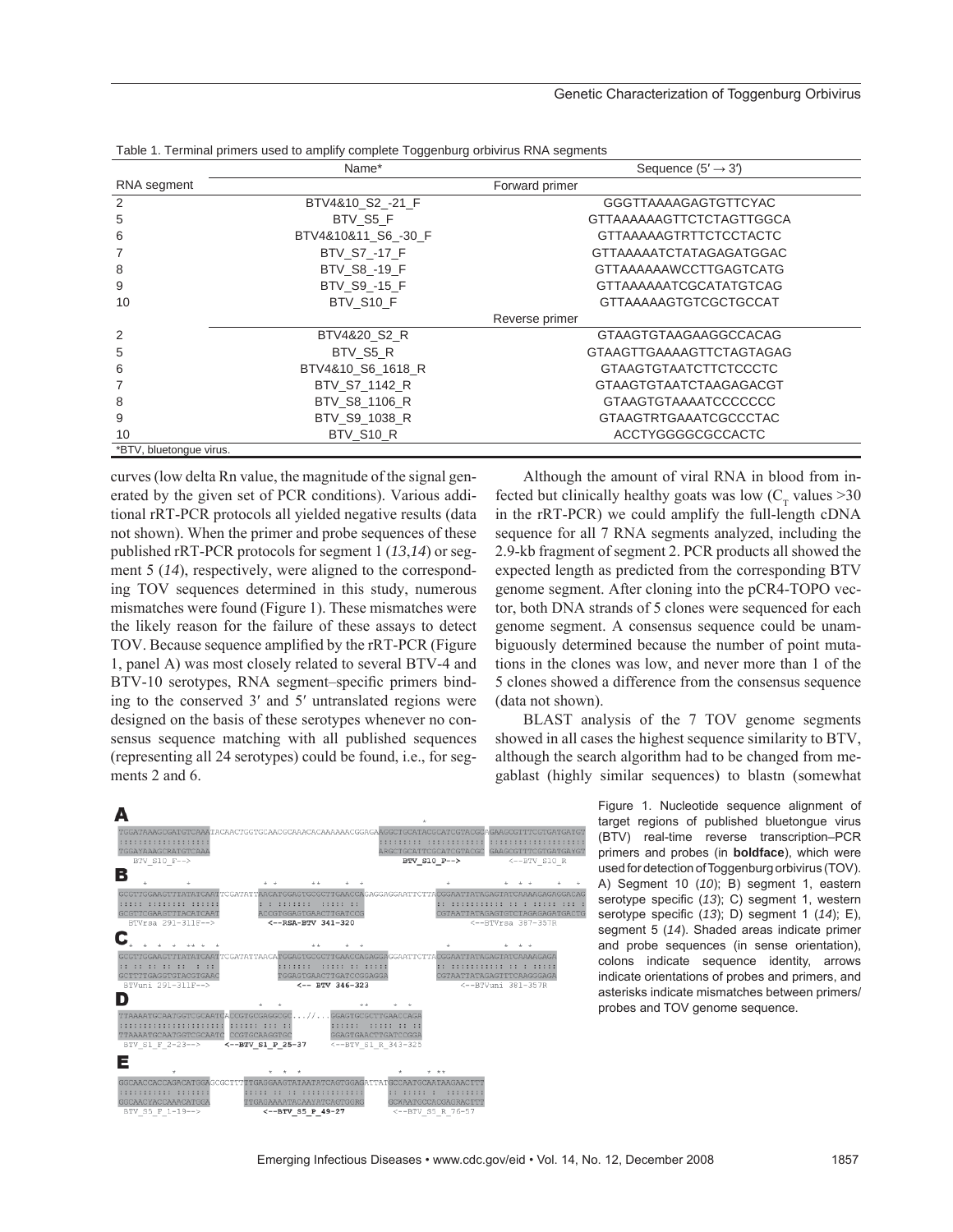# RESEARCH

similar sequences) to detect any sequence homology. However, results varied widely in terms of percentage of identity to their closest BTV sequence and to BTV serotype showing the highest similarity (Table 2). No BTV strain was distinctly more closely related to TOV than all other known sequences, although for several genome segments BTV serotype 4 isolates were found to be the closest relatives to TOV. When identity levels between analyzed TOV genome segments to their genetically closest BTV strain were compared with respective values of the 2 most distantly related BTV serotypes, TOV sequences were in some cases (segments 5, 8, and 10) clearly more different than the BTV sequences among themselves. However, for the remaining segments, TOV sequences were less different from their closest BTV sequence than the 2 most distantly related BTV serotypes (segments 2, 6, 7, and 9).

Results of phylogenetic analysis using ClustalW alignment  $(16)$  and neighbor-joining tree construction confirmed the results of BLAST analyses by locating some TOV genome segments within the BTV serogroup (segments 2, 6, 7, and 9). In contrast, for segments 5, 8, and 10, TOV sequences were outside the BTV subtree (Figures 2, 3). Furthermore, the S2 gene could not be assigned to any of the 9 proposed nucleotypes (*17*) (data not shown). Despite the different placement of the 7 TOV genome segments, they were all more closely related to BTV than to any of the other known orbivirus species, in particular to EHDV, which is the closest relative to BTV (Figures 2, 3).

#### **Discussion**

In the context of trade investigations implemented in Switzerland shortly after the first BTV-8 outbreak was detected  $(11)$ , BTV-specific RNA was detected in clinically healthy goats in St. Gallen Canton in northeastern Switzerland by segment 10–specific rRT-PCR. However, none of the additional rRT-PCR protocols for other BTV genome segments, which were performed for confirmatory purposes, yielded positive results. Furthermore, the short (58 nt) segment 10–specific sequence amplified by the initial rRT-PCR was similar but not identical to any known BTV. Therefore, to characterize TOV as a potentially novel BTV, we performed a detailed genome analysis by cloning and

sequencing the entire coding region of most viral genome segments.

cDNA of smaller genome segments that encode the structural proteins VP5 (segment 6), VP6 (segment 9), VP7 (segment 7), and nonstructural (NS) proteins NS1 (segment 5), NS2 (segment 8), and NS3/NS3A (segment 10) could be amplified and sequenced without the need for internal, TOV-specific primers. The 2.9-kb region spanning segment 2 was also included; however, a primer-walking approach had to be used for design of TOV-specific sequencing primers (data not shown). VP2, which is encoded by segment 2, is exposed at the virion surface, together with VP5 (*3*), and carries the epitopes inducing serotype-specific neutralizing antibodies (*18*). Thus, segment 2 was expected to contain the genetic information enabling assignment of TOV to 1 of the 24 BTV serotypes.

Although initial attempts to isolate TOV in several mammalian cell lines failed, there is preliminary evidence that the virus replicates in the highly BTV-susceptible KC insect cell line derived from *Culicoides* spp. (*19*). However, to avoid introduction of mutations in the viral genome caused by cell culture adaptation, we used blood as the source for cloning and nucleotide sequencing of the TOV genome.

For accurate identification of a consensus sequence for each cloned TOV genome segment, 5 clones were analyzed for each segment. When sequences of individual clones were compared, mismatches were found in  $\leq 1\%$  of the nucleotide positions (data not shown), and always in only 1 of the 5 clones. If one takes into account the error rate of the reverse transcriptase and Taq DNA polymerase used to transform the viral RNA into PCR-amplified cDNA, this finding supports reported genetic stability of the doublestranded RNA genome of orbiviruses (*20*).

BLAST analysis of the ORF sequence of the 7 TOV genome segments studied suggested that TOV most likely belongs to the BTV serogroup because although the degree of nucleotide sequence identity between TOV and the closest BTV relative was low, each of the TOV genome segments was closely related to BTV and not to another orbivirus. The BLAST results were confirmed by individual phylogenetic analysis of the 7 TOV genome

| Table 2. Sequence comparisons of Toggenburg orbivirus genes by BLAST analyses* |                       |                |                 |                      |                   |                   |  |  |
|--------------------------------------------------------------------------------|-----------------------|----------------|-----------------|----------------------|-------------------|-------------------|--|--|
|                                                                                | <b>BLAST</b> best hit |                |                 |                      |                   |                   |  |  |
| RNA segment                                                                    | Serotype              | <b>Isolate</b> | Accession no.   | No. identities/total | Identity level, % | Query coverage, % |  |  |
| $\mathcal{P}$                                                                  | 4                     | Turkey 1999    | DQ825670        | 1.855/2.919          | 63                | 100               |  |  |
| 5                                                                              | 16                    | TUR2000/10     | AM773696        | 1,242/1,662          | 75                | 100               |  |  |
| 6                                                                              | 4                     | ARG2002/01     | AJ586682        | 1,163/1,585          | 73                | 100               |  |  |
|                                                                                | 23                    | Dehradoon      | AJ277802        | 832/1.050            | 79                | 100               |  |  |
| 8                                                                              | 4                     | Corsica        | AY857499        | 778/1.072            | 72                | 100               |  |  |
| 9                                                                              | 10                    | 10O90H         | <b>BVU55782</b> | 742/1.005            | 73                | 100               |  |  |
| 10                                                                             | 8                     | 8438/vaccine   | AF512919        | 550/694              | 79                | 100               |  |  |

\*Only coding regions of Toggenburg orbivirus genes (including stop codons) were used (http://blast.ncbi.nlm.nih.gov/blast.cgi).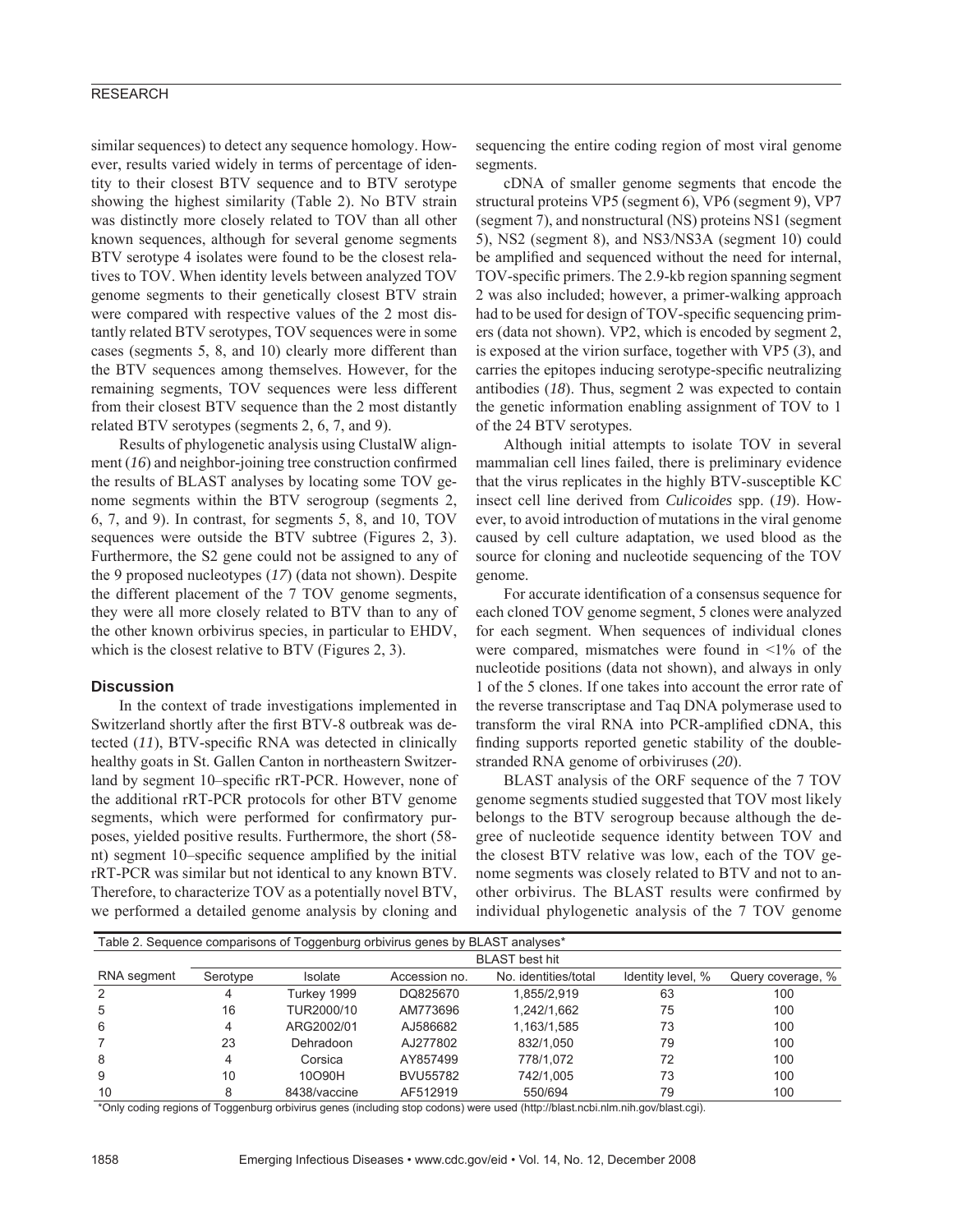

Figure 2. Phylogenetic analysis of Toggenburg orbivirus (TOV) (shaded region) genome segment 2 by ClustalW alignment (*16*) and subsequent neighbor-joining tree construction by MEGA version 4 software (*15*). GenBank accession numbers are indicated for all orbivirus sequences used to construct dendrogram. BTV, bluetongue virus; EHDV, epizootic hemorrhagic disease virus; AHSV, African horse sickness virus. Scale bar indicates number of nucleotide substitutions per site.

segments. Depending on the segment, TOV was placed in a different neighborhood among BTV and EHDV (Figures 2, 3). Although segments 2, 6, 7, and 9 encoding viral structural proteins were placed within the BTV subtree in the dendrograms, albeit being distinct from all 24 BTV serotypes, the remaining segments 5, 8, and 10 coding for NS proteins were located outside the branching area of the BTV subtree toward the EHDV subtree. These findings suggest that TOV might have diverged from BTV and evolved independently or could represent a reassortant between BTV and an unknown orbivirus closely related to EHDV. This assumption is supported by results of BLAST analysis that showed a greater evolutionary distance between TOV and BTV than among the various BTV serotypes (data not shown), which is evident in the case of the segment 10 encoding NS3/NS3A. It will be useful to determine whether TOV genome segments 1, 3, and 4, which encode viral structural proteins, are also more closely related to BTV than the NS genes.

Definitive characterization of TOV as a new BTV serotype will require a comprehensive serologic typing with BTV serotype–specific antisera and TOV-specific antisera. It is likely that TOV represents a new BTV serotype because agreement of segment 2–based genotypic and serology-based phenotypic serotype differentiation, involving a large collection of BTV strains representing all 24 known serotypes, has been reported (*17*).

We propose that TOV more likely represents an unknown 25th serotype of BTV rather than a new orbivirus species, on the basis of grouping of structural protein genes within BTV and because sera from goats from which the virus was isolated showed reactivity in several BTV-specific antibody ELISAs. These tests did not show reactivity with antibodies against EHDV, which represents the closest relative to BTV among the orbiviruses (data not shown).

TOV did not cause bluetongue-specific clinical signs in experimentally infected goats (V. Chaignat et al., unpub. data). In addition, virus load was low. These findings are consistent with the fact that goats generally show no clinical disease after BTV infection but can serve as reservoir hosts (*1*). However, TOV was only sporadically detected by rRT-PCR in inoculated sheep, and these animals did not show any pronounced clinical signs of bluetongue. If TOV also shows an apathogenic phenotype in other ruminants, this finding would further support the possibility that TOV may have evolved differently than classic BTV strains. Identification of insect vector(s) for TOV would be useful because these vector(s) might influence transmission and phenotypic properties of TOV.

An apathogenic BTV termed the KM strain has been reported in goats from Taiwan (*21*). This virus was characterized as a typical BTV and was added to BTV reference sequences for the present phylogenetic analysis (Figures 2, 3). On the basis of its high segment 2 sequence similarity with BTV-2 (Figure 2), it is likely that KM belongs to this BTV serotype. Comparison of TOV with KM shows that TOV is less related to classic BTV than KM, which rules out TOV and the KM strain having a common ancestor, although the 2 viruses share a high sequence homology in their segment 9 ORF (Figure 3). Therefore, TOV might represent a reassortant BTV that acquired its segment 9 from a BTV closely related to KM.

To determine the genetic relationship of TOV with the BTV-8 strain currently circulating in northern Europe, the segment 10 coding region of the Swiss BTV-8 isolates from 2 of the late 2007 outbreaks was sequenced and submitted to GenBank (accession nos. EU450660 and EU450661). This BTV-8 was different from a BTV-8 reference strain obtained from the Office International des Epizooties Reference Laboratory for bluetongue (Institute of Animal Health, Pirbright, UK) (accession no. EU450663). Although TOV was initially detected in Switzerland at the same time as the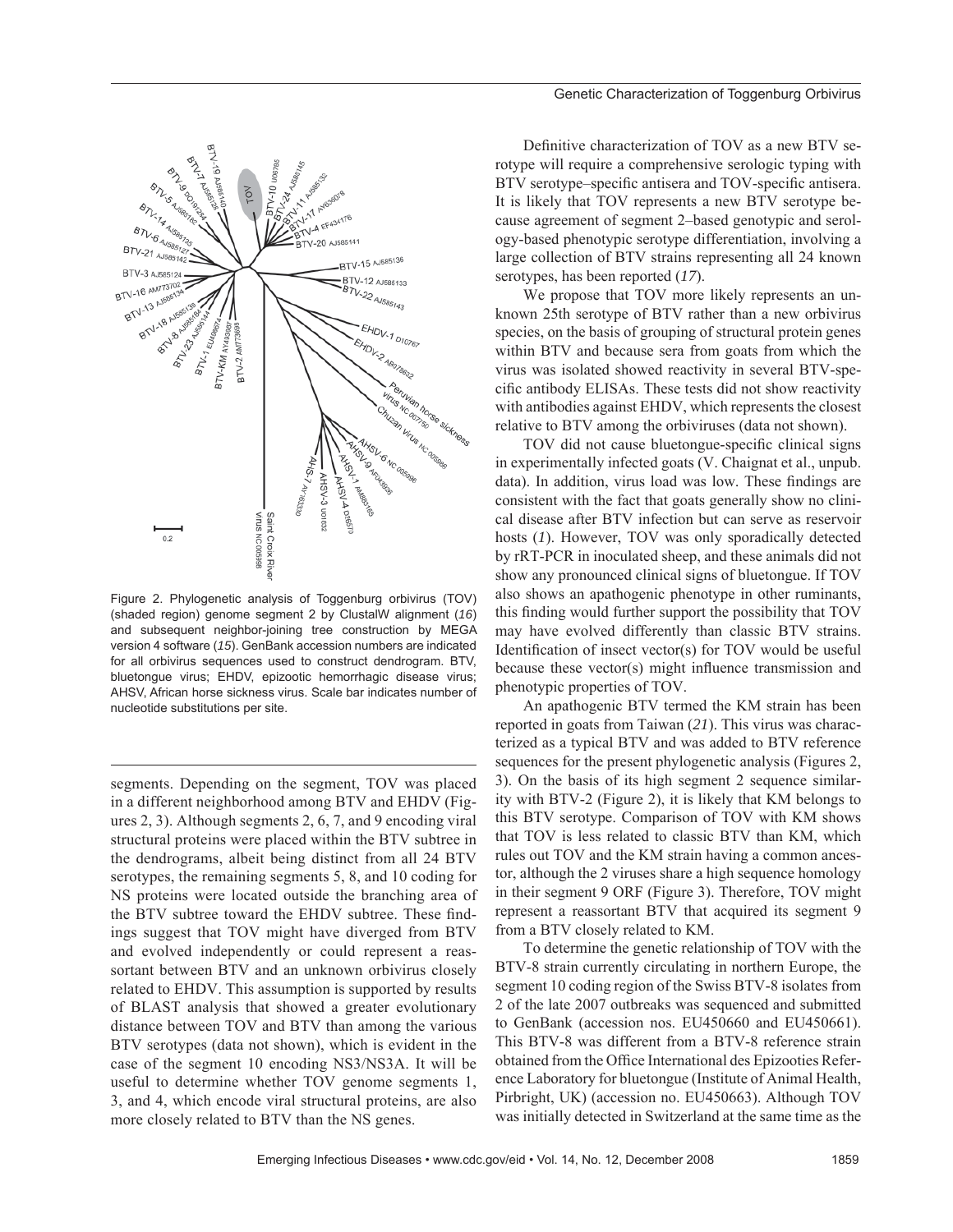# RESEARCH



Figure 3. Phylogenetic analysis of Toggenburg orbivirus (TOV) (shaded regions) genome segments by ClustalW alignment (*16*) and subsequent neighbor-joining tree construction by MEGA version 4 software (*15*). GenBank accession numbers are indicated for all orbivirus sequences used to construct dendrograms. A) Segment 5; B) segment 6; C) segment 7; D) segment 8; E) segment 9; F) segment 10. BTV, bluetongue virus; EHDV, epizootic hemorrhagic disease virus. Segments show only relevant parts of dendrograms. \*\*Segment 10 sequence of BTV-8 currently circulating in northern Europe. Scale bars indicate number of nucleotide substitutions per site.

first BTV-8 infections, these 2 BTV strains are genetically diverse, as shown in the dendrogram of segment 10 (Figure 3). None of the 7 genome segments analyzed or any of the 3 remaining genome segments (1, 3, and 4) (data not shown), showed sequence homologies >79% with any other BTV, and none of the BLAST analyses showed a maximal sequence identity level with the corresponding genome segment of the BTV-8 currently circulating in Europe (*22*). These findings indicate that TOV is not a reassortant between BTV-8 and another BTV.

Distinct sequence differences on RNA segments 1 and 5 may also explain why TOV was not detectable by rRT-PCR protocols designed to detect a wide range of BTV serotypes (Figure 1). Only the segment 10–specific rRT-PCR showed a positive result, whereas all segment 5– and segment 1–specific assays did not detect TOV. These findings demonstrate the importance of selecting an appropriate rRT-PCR protocol for detection of TOV and other unusual BTV-like viruses. The fact that most diagnostic laboratories use segment 1– or segment 5–specific rRT-PCRs for routine detection of BTV might also explain why TOV has never been detected in other regions.

TOV and other BTV-25 strains, as potential apathogenic viruses, will have major implications in control of bluetongue. A similar situation is found in the United States, where several BTV serotypes circulate without causing any

clinical signs in domestic ruminants; nevertheless, national and international animal trade is heavily affected (*23*).

Additional animal experiments in various ruminant species and adaptation of TOV to cell culture for extended phenotypic characterization (e.g., replication kinetics) are currently under way. TOV-specific rRT-PCR protocols will be developed to determine TOV prevalence and to clarify its role as an animal pathogen. Furthermore, TOV-specific serologic tools that use immunologically dominant epitopes of VP2 and VP5 as recombinant ELISA antigens for detection of antibodies to TOV should be developed. These tools would facilitate epidemiologic studies to determine actual and retrospective seroprevalences of TOV in goats and other domestic and wild ruminants in Switzerland and throughout the world, in particular in countries that have long claimed to be free of BTV infections. Furthermore, TOV-specific diagnostic tools will enable identification of natural reservoir(s) and address how and by which insect vectors this orbivirus is transmitted.

#### **Acknowledgment**

We thank C. Griot for valuable comments on the manuscript.

G.W. was supported by research grant no. 1.07.10 from the Swiss Federal Veterinary Office.